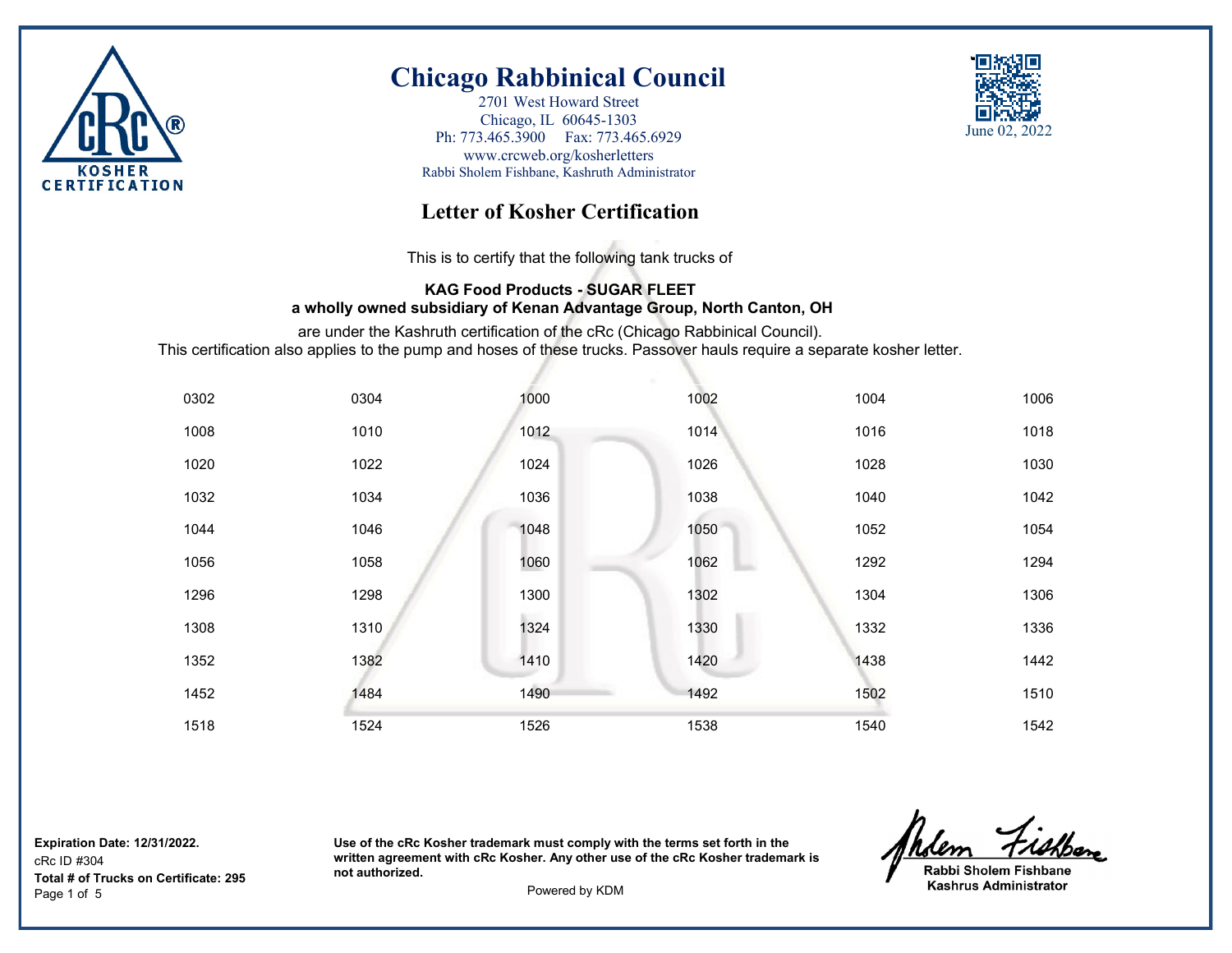

2701 West Howard Street Chicago, IL 60645-1303 Ph: 773.465.3900 Fax: 773.465.6929 www.crcweb.org/kosherletters Rabbi Sholem Fishbane, Kashruth Administrator



## **Letter of Kosher Certification**

This is to certify that the following tank trucks of

### **KAG Food Products - SUGAR FLEET a wholly owned subsidiary of Kenan Advantage Group, North Canton, OH**

are under the Kashruth certification of the cRc (Chicago Rabbinical Council). This certification also applies to the pump and hoses of these trucks. Passover hauls require a separate kosher letter.

| 1546 | 1552 | 1556 | 1558 | 1564 | 1566 |
|------|------|------|------|------|------|
| 1568 | 1570 | 1584 | 1596 | 1598 | 1602 |
| 1642 | 1646 | 1652 | 1654 | 1656 | 1658 |
| 1664 | 1670 | 1672 | 1674 | 1678 | 1688 |
| 1694 | 1698 | 1700 | 1702 | 1708 | 1710 |
| 1714 | 1716 | 1718 | 1720 | 1722 | 1726 |
| 1728 | 1730 | 1734 | 1736 | 1738 | 1740 |
| 1742 | 1746 | 1748 | 1750 | 1754 | 1756 |
| 1760 | 1762 | 1764 | 1768 | 1770 | 1774 |
| 1778 | 1780 | 1782 | 1784 | 1786 | 1792 |
| 1794 | 1798 | 1800 | 1802 | 1804 | 1806 |

**Expiration Date: 12/31/2022.**

cRc ID #304 Page 2 of 5 Powered by KDM **Total # of Trucks on Certificate: 295**

**Rabbi Sholem Fishbane Kashrus Administrator**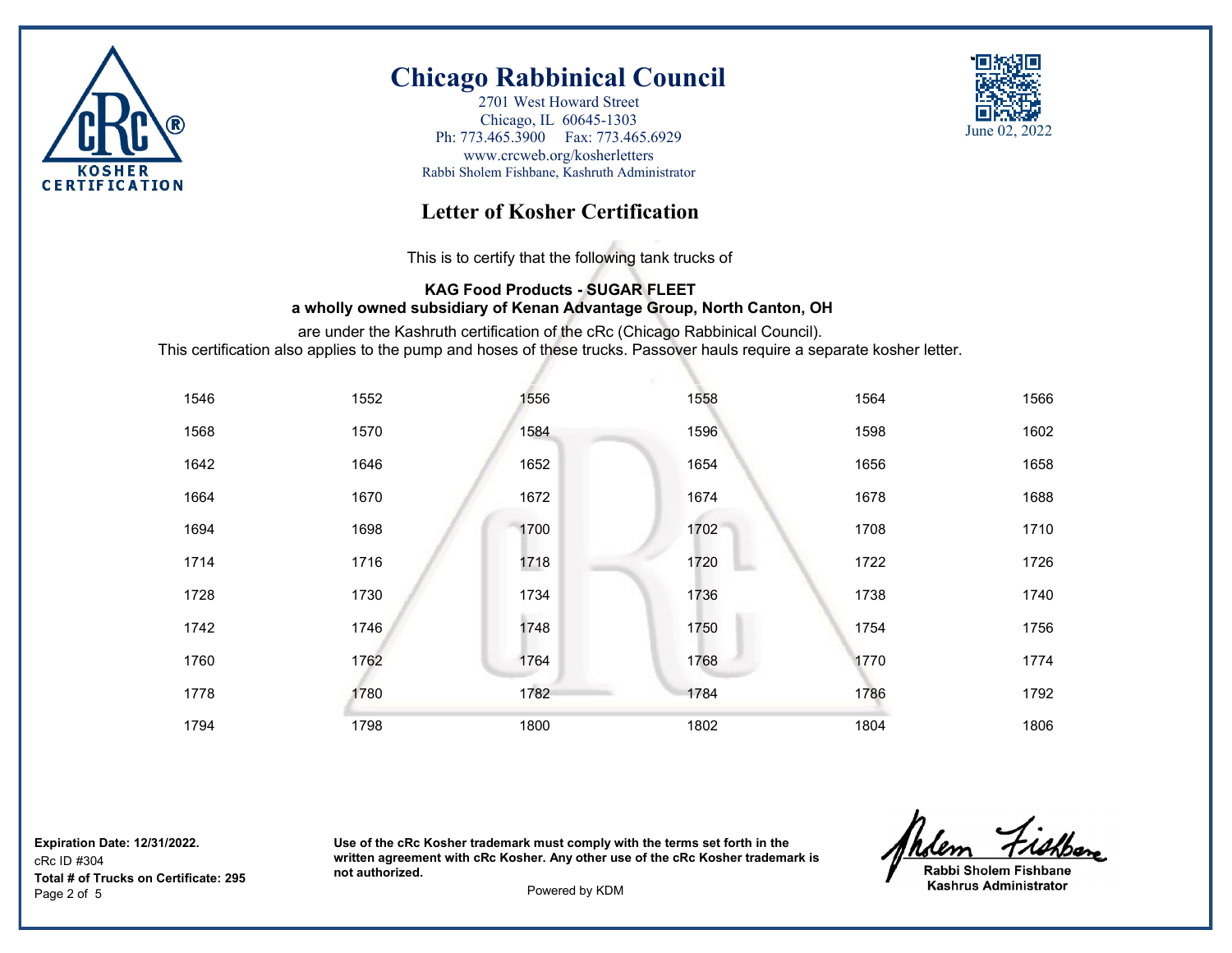

2701 West Howard Street Chicago, IL 60645-1303 Ph: 773.465.3900 Fax: 773.465.6929 www.crcweb.org/kosherletters Rabbi Sholem Fishbane, Kashruth Administrator



## **Letter of Kosher Certification**

This is to certify that the following tank trucks of

### **KAG Food Products - SUGAR FLEET a wholly owned subsidiary of Kenan Advantage Group, North Canton, OH**

are under the Kashruth certification of the cRc (Chicago Rabbinical Council). This certification also applies to the pump and hoses of these trucks. Passover hauls require a separate kosher letter.

| 1810 | 1812 | 1814 | 1816 | 1820 | 1822 |
|------|------|------|------|------|------|
| 1828 | 1832 | 1834 | 1836 | 1838 | 1840 |
| 1842 | 1844 | 1846 | 1848 | 1850 | 1852 |
| 1854 | 1856 | 1858 | 1860 | 1862 | 1864 |
| 1866 | 1868 | 1870 | 1872 | 1874 | 1876 |
| 1878 | 1880 | 1884 | 1886 | 1888 | 1890 |
| 1892 | 1896 | 1898 | 1900 | 1902 | 1904 |
| 1906 | 1908 | 1910 | 1912 | 1914 | 1920 |
| 1922 | 1924 | 1926 | 1928 | 1930 | 1932 |
| 1934 | 1936 | 1938 | 1940 | 1942 | 1944 |
| 1946 | 1948 | 1960 | 1962 | 1964 | 1966 |

**Expiration Date: 12/31/2022.**

cRc ID #304 Page 3 of 5 Powered by KDM **Total # of Trucks on Certificate: 295**

**Rabbi Sholem Fishbane Kashrus Administrator**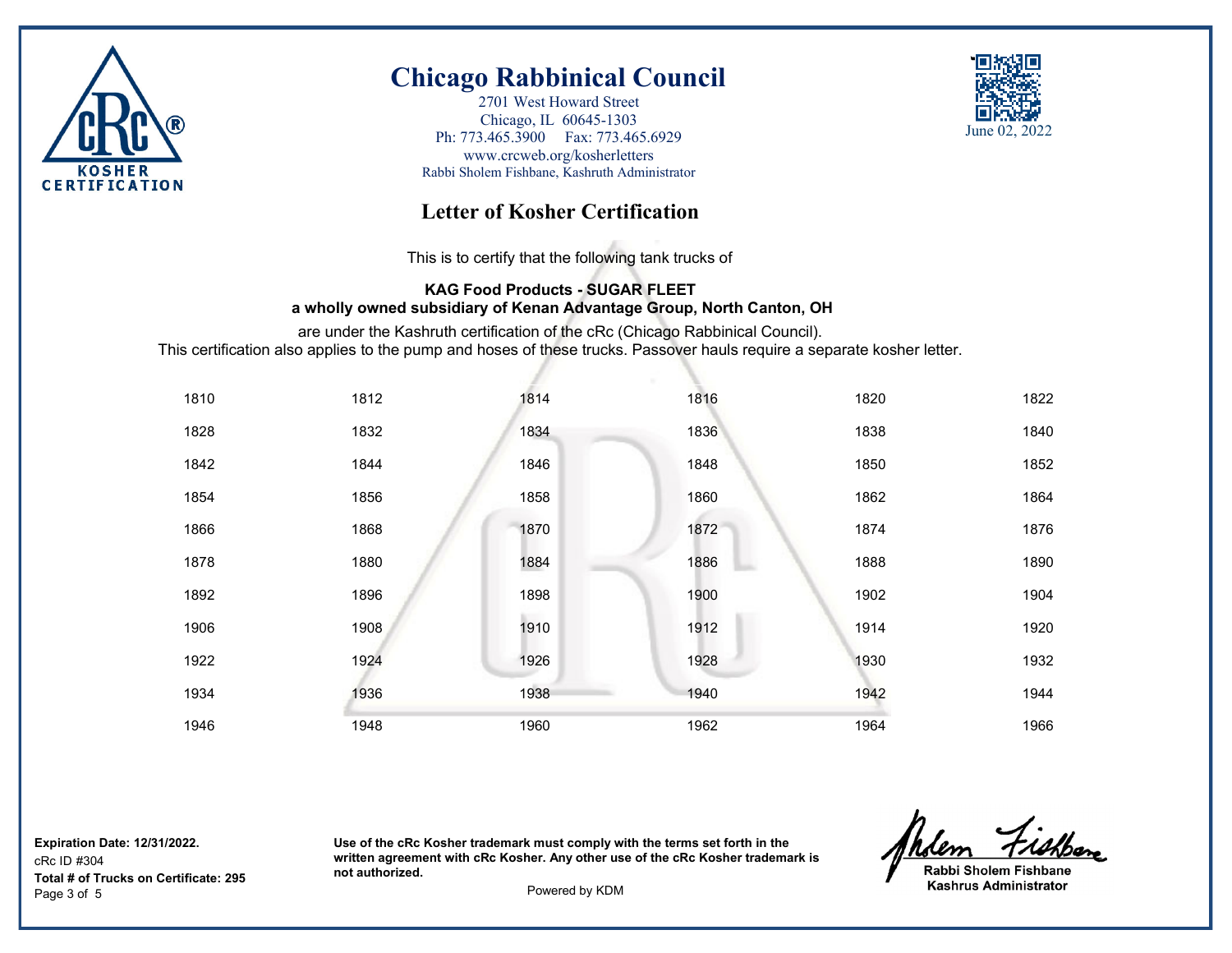

2701 West Howard Street Chicago, IL 60645-1303 Ph: 773.465.3900 Fax: 773.465.6929 www.crcweb.org/kosherletters Rabbi Sholem Fishbane, Kashruth Administrator



## **Letter of Kosher Certification**

This is to certify that the following tank trucks of

### **KAG Food Products - SUGAR FLEET a wholly owned subsidiary of Kenan Advantage Group, North Canton, OH**

are under the Kashruth certification of the cRc (Chicago Rabbinical Council). This certification also applies to the pump and hoses of these trucks. Passover hauls require a separate kosher letter.

| 1968     | 1970     | 1972     | 1974     | 1976           | 1978           |
|----------|----------|----------|----------|----------------|----------------|
| 3004     | 3052     | 3062     | 3072     | 3080           | 3122           |
| 3126     | 3136     | 3138     | 3144     | 3166           | 3198           |
| 3208     | 9076     | 9078     | 9098     | 9110           | 9112           |
| 9114     | 9116     | 9118     | 9144     | 65500044       | 65500045       |
| 65500047 | 65500048 | 65500049 | 65500050 | 65500051       | 65500052       |
| 65500053 | 65500054 | 65500055 | 65500056 | 65500057       | 65500058       |
| 65500084 | 65500085 | 65500086 | 65500087 | 65500088       | 65500089       |
| 65500090 | 65500091 | 65500093 | 65500094 | 65500117       | 65500118       |
| 65500119 | 65500120 | 65500121 | 65500122 | 65500124       | 65500126       |
| 65500127 | 65500128 | 65500129 | 65500130 | 65511269 (601) | 65511270 (690) |

**Expiration Date: 12/31/2022.**

cRc ID #304 Page 4 of 5 Powered by KDM **Total # of Trucks on Certificate: 295**

Rabbi Sholem Fishbane **Kashrus Administrator**